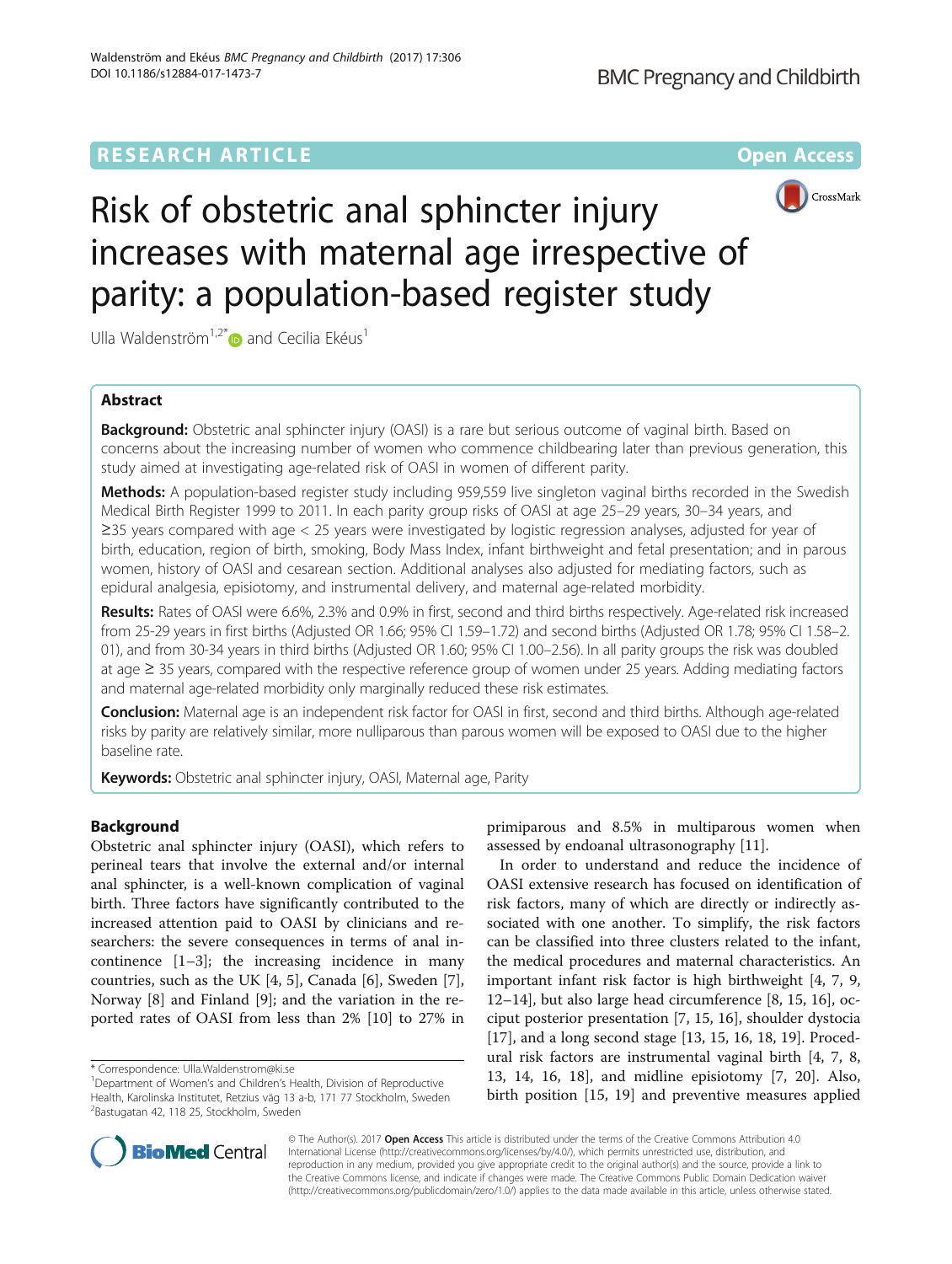to the perineum may affect the risk of OASI [[21](#page-9-0)–[24](#page-9-0)], whereas findings regarding the association between OASI and epidural pain relief are inconclusive [\[7](#page-9-0), [12](#page-9-0), [15](#page-9-0), [16, 18, 19](#page-9-0)]. Important maternal risk factors are nulliparity [[8, 12, 14, 15\]](#page-9-0), and in parous women cesarean section in the previous birth [\[8](#page-9-0), [12, 18\]](#page-9-0), or a previous vaginal birth with OASI [\[13\]](#page-9-0). Asian [[4, 7](#page-9-0), [8, 12](#page-9-0)] and African [\[4](#page-9-0), [7, 8\]](#page-9-0) ethnic background and advanced maternal age [[25](#page-9-0)– [27\]](#page-9-0) are associated with OASI, and age-related morbidity such as diabetes [[8, 12\]](#page-9-0) and gestational diabetes [[8\]](#page-9-0) have been reported.

The background for the present study was the need to explore in more depth the association between advanced maternal age and the risk of OASI, based on concerns about the increasing number of women who commence childbearing later than previously. Although epidemiological studies cannot ascertain the causes of OASI, they may provide clues about the mechanisms involved. Biological ageing has been the focus of many studies of adverse pregnancy outcomes [\[28](#page-9-0), [29](#page-9-0)], but less so in studies of OASI. Maternal age has often been treated as a confounding variable and not as the exposure of interest. Comparison groups have been defined differently, resulting in different conclusions. When maternal age was dichotomized, for instance by comparing women younger and older than 35 years, no associations with OASI were found [\[15](#page-9-0), [19, 25\]](#page-9-0), whereas a continuous increase of OASI by maternal age was reported when dividing age into several categories, with the exception of the oldest group of 40 years and over where findings were inconclusive [\[4](#page-9-0), [8, 12](#page-9-0)–[14](#page-9-0), [18](#page-9-0), [26\]](#page-9-0). Most studies have either included only primiparous women or all parous women combined. We found no study investigating the association between advanced maternal age in women of different parities. Considering maternal age and parity as two interrelated risk factors that may affect OASI in different ways, it is important to study their combined effect.

The principal aim of the present study was to investigate associations between advanced maternal age and risks of OASI in women's first, second, and third births in a large population-based cohort. Associations between OASI and other factors, which were regarded as confounding or mediating factors, are also presented.

## Methods

The study was based on data from the Swedish Medical Birth Register (MBR), which includes more than 98% of all births in Sweden, and is validated annually against the National Population Register, using the mother's and infant's unique personal identification numbers [[30, 31](#page-9-0)]. Starting at the first antenatal visit, information is prospectively collected during pregnancy and delivery, using standardized records. We included live singleton vaginal births at term (≥37 weeks of gestation), recorded in the MBR from 1999 to 2011. Consequently, a majority of women contributed with information about all their births, some only provided information about their last birth at the beginning of the study period (1999), and others only provided information about their first birth at the end of the period (2011).

From 1999 to 2011, the total number of births in Sweden was 1,301,134. We excluded parity 4 and above (6.0%), multiple births (2.9%), stillbirths (0.3%), preterm births (<37 weeks: 6.2%), cesarean sections (17.2%), and pregnancies without maternal identification number (0.01%), leaving 956,559 pregnancies in the final sample.

The outcome variable was obstetric anal sphincter injury (OASI). Cases were reported by the midwife or the obstetrician using a checkbox in the case notes and/or the notified ICD-10 code (International Classification of Diseases, version 10) for sphincter injury: O702, O702C, O702D, O702X (grade III, which involves the anal sphincter complex) and O703 (grade IV, which extends to the mucosa).

The exposure variable of interest was maternal age when giving birth to the first, second and third infant. In each parity group, maternal age younger than 25 years was used as the reference, and compared with 25– 29 years, 30–34 years, and 35 years and over. The rationale for choosing the youngest women as the reference was the assumption that young age would be the most optimal in terms of the elasticity of perineal tissue, and that many studies have reported the lowest OASI rates in the youngest age group [[4, 8, 12](#page-9-0), [14](#page-9-0), [26](#page-9-0)].

The principal analyses were adjusted for possible confounding factors, including year of birth, education, region of birth, smoking, BMI, infant birthweight and fetal presentation, and in parous women, also history of OASI and history of cesarean section in the previous birth. Information about smoking (dichotomized as daily smoking vs. non-daily smoking), and maternal height and weight were recorded at the first antenatal visit (commonly at 8–12 weeks of gestation). Body Mass Index (BMI) was calculated (weight in kilograms/height in square metres) and categorized according to the World Health Organization as: underweight (BMI <18.5 kg/ m<sup>2</sup>), normal weight (BMI 18.5-24.9 kg/m<sup>2</sup>), overweight (BMI 25.0−29.9 kg/m<sup>2</sup>), and obese (BMI ≥30.0 kg/m<sup>2</sup>). Infant birthweight and fetal presentation were recorded shortly after the birth. The Swedish Register of Total Population provided information about the mother's country of birth (categorized as Sweden, Asia, Africa and Other). Level of education (Elementary school or less, High school, and College or university) was obtained by linkage to the Swedish Education Register. History of OASI and cesarean section was based on information about these outcomes from the previous birth in the dataset.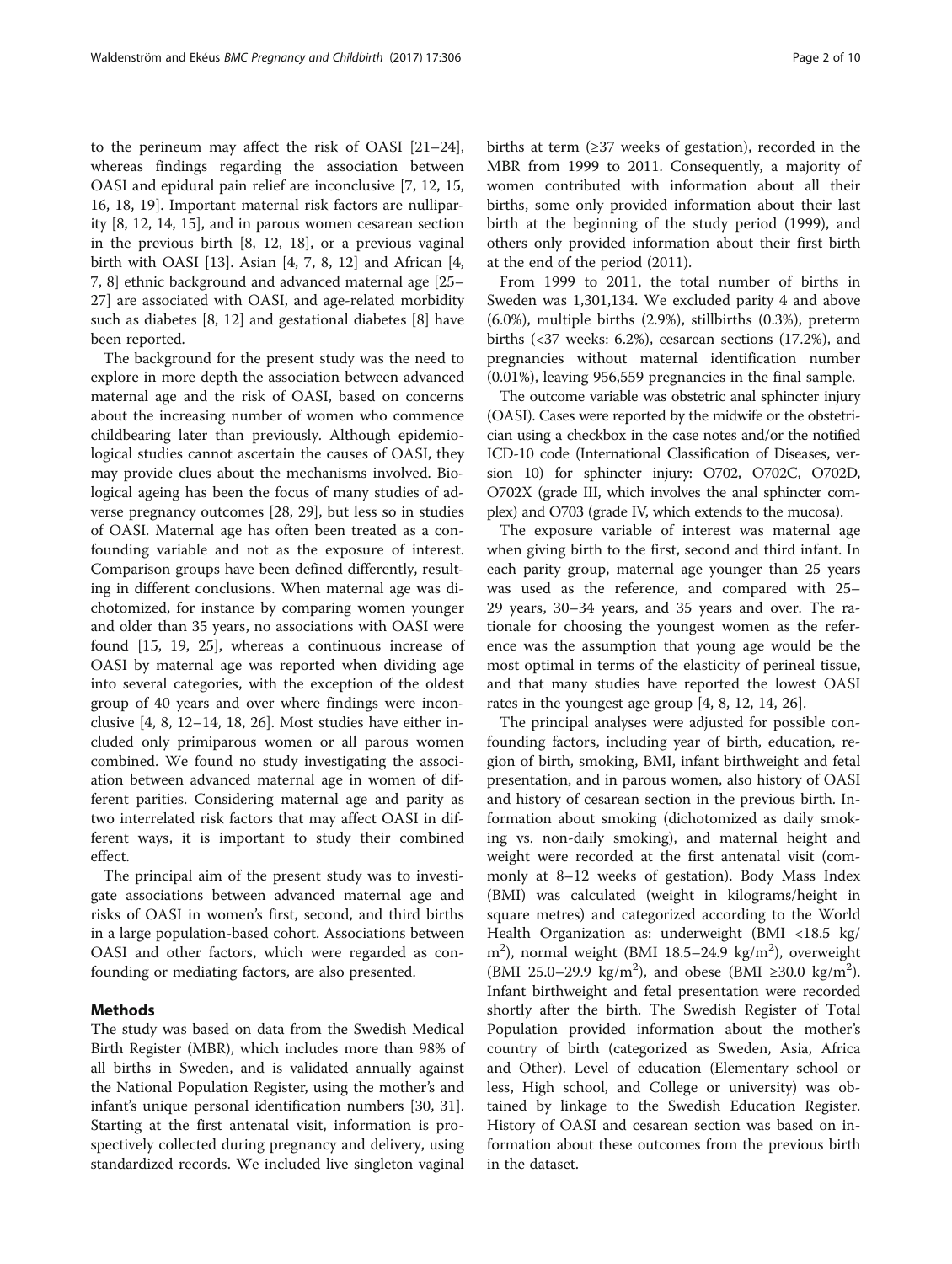Additional analyses also included potentially mediating factors, such as epidural analgesia, episiotomy and instrumental vaginal birth (vacuum extraction and forceps), and maternal age-related morbidity (diabetes, gestational diabetes, pregestational hypertension, preeclampsia). Data on maternal diseases were retrieved from the MBR: pregestational diabetes (insulindependent or noninsulin-dependent; ICD-9 codes 250 and 648A; ICD-10 codes E10-E14 and O240-O243), gestational diabetes (ICD-9 code 648 W; ICD-10 code O244), pregestational hypertension (self-reported by check box at first antenatal visit or by ICD-9 codes 401– 405, 642C and 642H; or by ICD-10 codes 110–115, O10 and O11) and preeclampsia (including eclampsia; ICD-9 codes 642E-642G; ICD-10 codes O14 and O15).

Pregnancies of nulliparous women (1st births), para 1 (2nd births), and para 2 (3rd births) were analyzed separately. Rates of OASI were calculated for each age category and parity group, and also for each of the potentially confounding and mediating factors. The associations between maternal age and OASI were investigated in logistic regression analyses. First, analyses were adjusted for year of birth (Model 1). The principal analyses in Model 2 were also adjusted for mother's education, region of birth, smoking, BMI, infant birthweight and fetal presentation; and in parous women, also for OASI and cesarean section in the previous pregnancy. Finally, the potentially mediating factors and age-related morbidity were added (Model 3).

In the total sample, missing data were low except for BMI (11.3%) and history of previous OASI and cesarean section (11.1% in second births and 11.7% in third births) (Table [1\)](#page-3-0). Missing data on BMI (maternal weight and height) was substantially explained by the timepoint when this information was included in the Medical Birth Register. Missing data on history of previous OASI and cesarean section were related to how the study sample was defined; with information missing in parous women who had their previous birth prior to the onset of the data collection in 1999. We therefore assessed that the missing values in these three variables were likely to be nearly at random (MAR) and thus meeting the criteria for multiple imputation [\[32](#page-9-0)]. Imputations were conducted in SPSS Version 22, in three separate datasets including first, second and third births respectively. The SPSS "Automatic" imputation method was used (Type of imputation model: Logistic Regression), and 15 imputations were performed. The imputed variable in the dataset of first births was BMI, in the dataset of second births, BMI and history of OASI and cesarean section in the first birth, and in the dataset of third births, BMI and history of OASI and cesarean section in the second birth. The variables used in the imputation procedure included the outcome variable (OASI), and all

the exposure variables listed in Table [1](#page-3-0) (except parity). A comparison between the principal findings in Model 2 (based on imputation of missing data on BMI, and history of OASI and cesarean section) and corresponding findings based on complete case analyses are presented in a (Additional file [1](#page-8-0): Table S1).

#### Results

The rates of OASI in live singleton vaginal births at term were 6.6% in first births, 2.3% in second births, and 0.9% in third births, and increased by maternal age in all parity groups (Table [1\)](#page-3-0). The one exception was in the oldest nulliparae who had about the same rate of OASI as the previous age group of 30–34 years. The incidence of OASI decreased from the first to the second half of the observation period. Table [1](#page-3-0) also shows differences in maternal characteristics between the parity groups, which is most obvious in third births where low education, being born in Africa or Asia, smoking, and overweight/obesity were more common than in first and second births. These characteristics were most pronounced in women who had their third birth at young age, that is in the reference group of 25 years and younger (elementary school or less 55%; not born in Sweden 45%; smoking 22%, overweight/obesity 44%). The mediating factors epidural analgesia, episiotomy and instrumental vaginal delivery also differed significantly between the parity groups, with the highest rates in first births and the lowest in third births.

The risk of OASI, expressed as adjusted Odds Ratios, increased almost continuously by maternal age, from the youngest to the oldest, irrespective of parity (Table [2](#page-5-0): Model 2). Exceptions were the oldest women  $(≥35 \text{ years})$ with a first birth, who were at similar risk as the 30– 34 year olds, and the 25–29 year olds with a third birth who were at the same risk as the younger reference group. The principal findings in Table [2](#page-5-0) (Model 2) are also illustrated in Fig. [1.](#page-7-0) The associations between maternal age and OASI were very similar to those obtained when data were analysed by complete cases (Additional file [1](#page-8-0): Table S1: Model 2 analysed by imputed and complete cases).

When the mediating factors (epidural analgesia, episiotomy, instrumental delivery) and maternal age-related morbidity (diabetes, pregestational hypertension, gestational diabetes, preeclampsia) were added in Model 3, only minor reductions of the risk estimates were found, and these did not alter the general findings.

Table [2](#page-5-0) also shows the independent effect of other risk factors for OASI, the strongest of which were infant birth weight of ≥4000 g, history of OASI, and history of cesarean section. Factors that increased the risk in a similar way in all three parity groups were, besides infant birth weight, occiput posterior presentation, African and Asian region of birth, and instrumental vaginal delivery.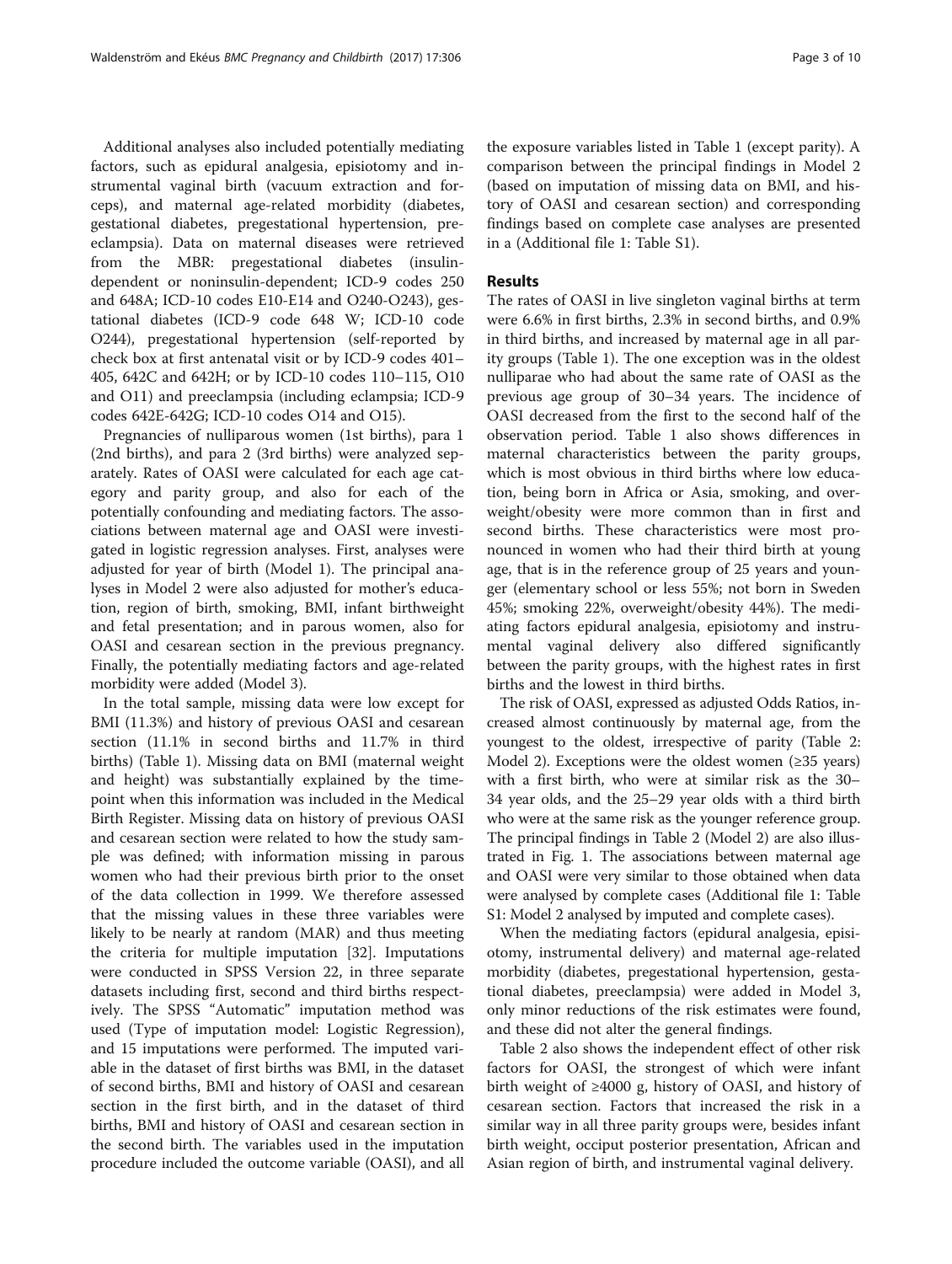| Prevalence of variables<br>Rates of OASI<br>Prevalence of variables<br>Rates of OASI<br>Prevalence of variables<br>Rates of OAS<br>$\%$<br>(% )<br>n (379787)<br>%<br>(% )<br>n (140102)<br>%<br>(% )<br>n (436670)<br>Maternal age (years)<br>0.4<br>< 25<br>111,828<br>25.6<br>4.1<br>38,677<br>10.2<br>1.0<br>5232<br>3.7<br>$25 - 29$<br>163,471<br>37.4<br>6.9<br>30.9<br>2.0<br>29,102<br>20.8<br>0.6<br>117,498<br>$30 - 34$<br>27.9<br>8.0<br>40.4<br>2.7<br>40.7<br>0.8<br>121,833<br>153,263<br>57,036<br>$\geq 35$<br>7.8<br>39,538<br>9.1<br>70,349<br>18.5<br>3.0<br>48,732<br>34.8<br>1.1<br>Year of birth<br>1999-2004<br>185,654<br>42.5<br>7.0<br>42.5<br>2.5<br>62,560<br>1.0<br>161,407<br>44.7<br>2005-2011<br>6.3<br>57.5<br>0.8<br>251,016<br>57.5<br>2.2<br>77,542<br>55.3<br>218,380<br>Education | Variables                  | 1st births |      |     | 2nd births |     |     | 3rd births |      |     |
|---------------------------------------------------------------------------------------------------------------------------------------------------------------------------------------------------------------------------------------------------------------------------------------------------------------------------------------------------------------------------------------------------------------------------------------------------------------------------------------------------------------------------------------------------------------------------------------------------------------------------------------------------------------------------------------------------------------------------------------------------------------------------------------------------------------------------|----------------------------|------------|------|-----|------------|-----|-----|------------|------|-----|
|                                                                                                                                                                                                                                                                                                                                                                                                                                                                                                                                                                                                                                                                                                                                                                                                                           |                            |            |      |     |            |     |     |            |      |     |
|                                                                                                                                                                                                                                                                                                                                                                                                                                                                                                                                                                                                                                                                                                                                                                                                                           |                            |            |      |     |            |     |     |            |      |     |
|                                                                                                                                                                                                                                                                                                                                                                                                                                                                                                                                                                                                                                                                                                                                                                                                                           |                            |            |      |     |            |     |     |            |      |     |
|                                                                                                                                                                                                                                                                                                                                                                                                                                                                                                                                                                                                                                                                                                                                                                                                                           |                            |            |      |     |            |     |     |            |      |     |
|                                                                                                                                                                                                                                                                                                                                                                                                                                                                                                                                                                                                                                                                                                                                                                                                                           |                            |            |      |     |            |     |     |            |      |     |
|                                                                                                                                                                                                                                                                                                                                                                                                                                                                                                                                                                                                                                                                                                                                                                                                                           |                            |            |      |     |            |     |     |            |      |     |
|                                                                                                                                                                                                                                                                                                                                                                                                                                                                                                                                                                                                                                                                                                                                                                                                                           |                            |            |      |     |            |     |     |            |      |     |
|                                                                                                                                                                                                                                                                                                                                                                                                                                                                                                                                                                                                                                                                                                                                                                                                                           |                            |            |      |     |            |     |     |            |      |     |
|                                                                                                                                                                                                                                                                                                                                                                                                                                                                                                                                                                                                                                                                                                                                                                                                                           |                            |            |      |     |            |     |     |            |      |     |
|                                                                                                                                                                                                                                                                                                                                                                                                                                                                                                                                                                                                                                                                                                                                                                                                                           |                            |            |      |     |            |     |     |            |      |     |
|                                                                                                                                                                                                                                                                                                                                                                                                                                                                                                                                                                                                                                                                                                                                                                                                                           |                            |            |      |     |            |     |     |            |      |     |
|                                                                                                                                                                                                                                                                                                                                                                                                                                                                                                                                                                                                                                                                                                                                                                                                                           | Elementary: $\leq 9$ years | 43,820     | 10.0 | 4.2 | 35,170     | 9.3 | 1.6 | 19,189     | 13.7 | 0.7 |
| 6.0<br>2.2<br>0.8<br>High school<br>175,631<br>40.2<br>163,317<br>43.0<br>63,376<br>45.2                                                                                                                                                                                                                                                                                                                                                                                                                                                                                                                                                                                                                                                                                                                                  |                            |            |      |     |            |     |     |            |      |     |
| College or university<br>205,730<br>47.1<br>7.6<br>174,711<br>46.0<br>2.6<br>54,505<br>38.9<br>1.0                                                                                                                                                                                                                                                                                                                                                                                                                                                                                                                                                                                                                                                                                                                        |                            |            |      |     |            |     |     |            |      |     |
| Missing<br>2.6<br>1.7<br>3032<br>2.2<br>11,489<br>6589                                                                                                                                                                                                                                                                                                                                                                                                                                                                                                                                                                                                                                                                                                                                                                    |                            |            |      |     |            |     |     |            |      |     |
| Country/region of birth                                                                                                                                                                                                                                                                                                                                                                                                                                                                                                                                                                                                                                                                                                                                                                                                   |                            |            |      |     |            |     |     |            |      |     |
| 0.9<br>Sweden<br>357,730<br>81.9<br>6.6<br>309,967<br>81.6<br>2.4<br>107,752<br>76.9                                                                                                                                                                                                                                                                                                                                                                                                                                                                                                                                                                                                                                                                                                                                      |                            |            |      |     |            |     |     |            |      |     |
| Asia<br>7.6<br>7.6<br>2.3<br>10.2<br>0.9<br>33,177<br>7.4<br>28,907<br>14,270                                                                                                                                                                                                                                                                                                                                                                                                                                                                                                                                                                                                                                                                                                                                             |                            |            |      |     |            |     |     |            |      |     |
| Africa<br>7163<br>1.6<br>9.0<br>1.9<br>1.2<br>7171<br>3.1<br>4807<br>3.4                                                                                                                                                                                                                                                                                                                                                                                                                                                                                                                                                                                                                                                                                                                                                  |                            |            |      |     |            |     |     |            |      |     |
| Other<br>0.7<br>38,600<br>8.8<br>5.6<br>8.9<br>1.9<br>9.5<br>33,742<br>13,273                                                                                                                                                                                                                                                                                                                                                                                                                                                                                                                                                                                                                                                                                                                                             |                            |            |      |     |            |     |     |            |      |     |
| Smoking in early pregnancy                                                                                                                                                                                                                                                                                                                                                                                                                                                                                                                                                                                                                                                                                                                                                                                                |                            |            |      |     |            |     |     |            |      |     |
| No<br>6.8<br>88.3<br>2.4<br>0.9<br>381,092<br>87.3<br>335,534<br>119,673<br>85.4                                                                                                                                                                                                                                                                                                                                                                                                                                                                                                                                                                                                                                                                                                                                          |                            |            |      |     |            |     |     |            |      |     |
| Yes<br>33,734<br>7.7<br>3.9<br>25,689<br>6.8<br>1.4<br>9.7<br>0.6<br>13,573                                                                                                                                                                                                                                                                                                                                                                                                                                                                                                                                                                                                                                                                                                                                               |                            |            |      |     |            |     |     |            |      |     |
| Missing<br>5.0<br>4.9<br>6856<br>21,844<br>18,564<br>4.9                                                                                                                                                                                                                                                                                                                                                                                                                                                                                                                                                                                                                                                                                                                                                                  |                            |            |      |     |            |     |     |            |      |     |
| BMI                                                                                                                                                                                                                                                                                                                                                                                                                                                                                                                                                                                                                                                                                                                                                                                                                       |                            |            |      |     |            |     |     |            |      |     |
| Low: <18.5<br>12,152<br>2.8<br>7824<br>2.1<br>2.1<br>2015<br>0.4<br>6.4<br>1.4                                                                                                                                                                                                                                                                                                                                                                                                                                                                                                                                                                                                                                                                                                                                            |                            |            |      |     |            |     |     |            |      |     |
| Normal weight: 18.5-24.9<br>260,128<br>59.6<br>6.5<br>55.4<br>2.2<br>0.9<br>210,403<br>71,198<br>50.8                                                                                                                                                                                                                                                                                                                                                                                                                                                                                                                                                                                                                                                                                                                     |                            |            |      |     |            |     |     |            |      |     |
| 6.8<br>22.2<br>0.9<br>Overweight: 25-29.9<br>83,185<br>19.0<br>84,411<br>2.5<br>34,887<br>24.9                                                                                                                                                                                                                                                                                                                                                                                                                                                                                                                                                                                                                                                                                                                            |                            |            |      |     |            |     |     |            |      |     |
| Obese: $\geq$ 30<br>7.2<br>6.2<br>35,013<br>9.2<br>2.6<br>15,749<br>11.2<br>0.8<br>31,333                                                                                                                                                                                                                                                                                                                                                                                                                                                                                                                                                                                                                                                                                                                                 |                            |            |      |     |            |     |     |            |      |     |
| Missing<br>49,872<br>11.1<br>16,253<br>11.6<br>11.4<br>42,136                                                                                                                                                                                                                                                                                                                                                                                                                                                                                                                                                                                                                                                                                                                                                             |                            |            |      |     |            |     |     |            |      |     |
| Infant birthweight (g)                                                                                                                                                                                                                                                                                                                                                                                                                                                                                                                                                                                                                                                                                                                                                                                                    |                            |            |      |     |            |     |     |            |      |     |
| 6.9<br>0.9<br>< 3000<br>52,966<br>12.1<br>2.7<br>26,046<br>9447<br>6.7<br>0.3                                                                                                                                                                                                                                                                                                                                                                                                                                                                                                                                                                                                                                                                                                                                             |                            |            |      |     |            |     |     |            |      |     |
| 37.4<br>4.5<br>29.3<br>0.4<br>3000-3499<br>163,269<br>111,404<br>1.3<br>38,161<br>27.2                                                                                                                                                                                                                                                                                                                                                                                                                                                                                                                                                                                                                                                                                                                                    |                            |            |      |     |            |     |     |            |      |     |
| 36.0<br>7.5<br>39.7<br>38.9<br>$0.8\,$<br>3500-3999<br>157,192<br>150,736<br>2.3<br>54,542                                                                                                                                                                                                                                                                                                                                                                                                                                                                                                                                                                                                                                                                                                                                |                            |            |      |     |            |     |     |            |      |     |
| 4000-4499<br>53,342<br>12.2<br>11.9<br>73,289<br>19.3<br>3.7<br>29,503<br>1.3<br>21.1                                                                                                                                                                                                                                                                                                                                                                                                                                                                                                                                                                                                                                                                                                                                     |                            |            |      |     |            |     |     |            |      |     |
| $2.0\,$<br>5.9<br>$2.6\,$<br>$\geq 4500$<br>8818<br>18.0<br>17,538<br>4.6<br>8168<br>5.8                                                                                                                                                                                                                                                                                                                                                                                                                                                                                                                                                                                                                                                                                                                                  |                            |            |      |     |            |     |     |            |      |     |
| 1083<br>0.2<br>0.2<br>0.2<br>Missing<br>774<br>281                                                                                                                                                                                                                                                                                                                                                                                                                                                                                                                                                                                                                                                                                                                                                                        |                            |            |      |     |            |     |     |            |      |     |
| Presentation                                                                                                                                                                                                                                                                                                                                                                                                                                                                                                                                                                                                                                                                                                                                                                                                              |                            |            |      |     |            |     |     |            |      |     |
| 6.4<br>$0.8\,$<br>Occiput anterior<br>407,784<br>93.4<br>354,776<br>93.4<br>2.3<br>130,554<br>93.2                                                                                                                                                                                                                                                                                                                                                                                                                                                                                                                                                                                                                                                                                                                        |                            |            |      |     |            |     |     |            |      |     |
| 10.8<br>3.3<br>4.0<br>3.3<br>1.5<br>Occiput posterior<br>14,355<br>3.3<br>12,375<br>4645                                                                                                                                                                                                                                                                                                                                                                                                                                                                                                                                                                                                                                                                                                                                  |                            |            |      |     |            |     |     |            |      |     |
| Breech<br>1405<br>0.3<br>4.3<br>978<br>0.3<br>1.6<br>327<br>0.2<br>0.6                                                                                                                                                                                                                                                                                                                                                                                                                                                                                                                                                                                                                                                                                                                                                    |                            |            |      |     |            |     |     |            |      |     |
| Other<br>3.0<br>6.9<br>3.1<br>13,126<br>11,658<br>2.6<br>4576<br>3.3<br>1.3                                                                                                                                                                                                                                                                                                                                                                                                                                                                                                                                                                                                                                                                                                                                               |                            |            |      |     |            |     |     |            |      |     |

<span id="page-3-0"></span>Table 1 Variables analyzed, and rates of obstetric anal sphincter injury (OASI) in each variable category: singleton, live, term, vaginal 1st, 2nd and 3rd births, Sweden 1999–2011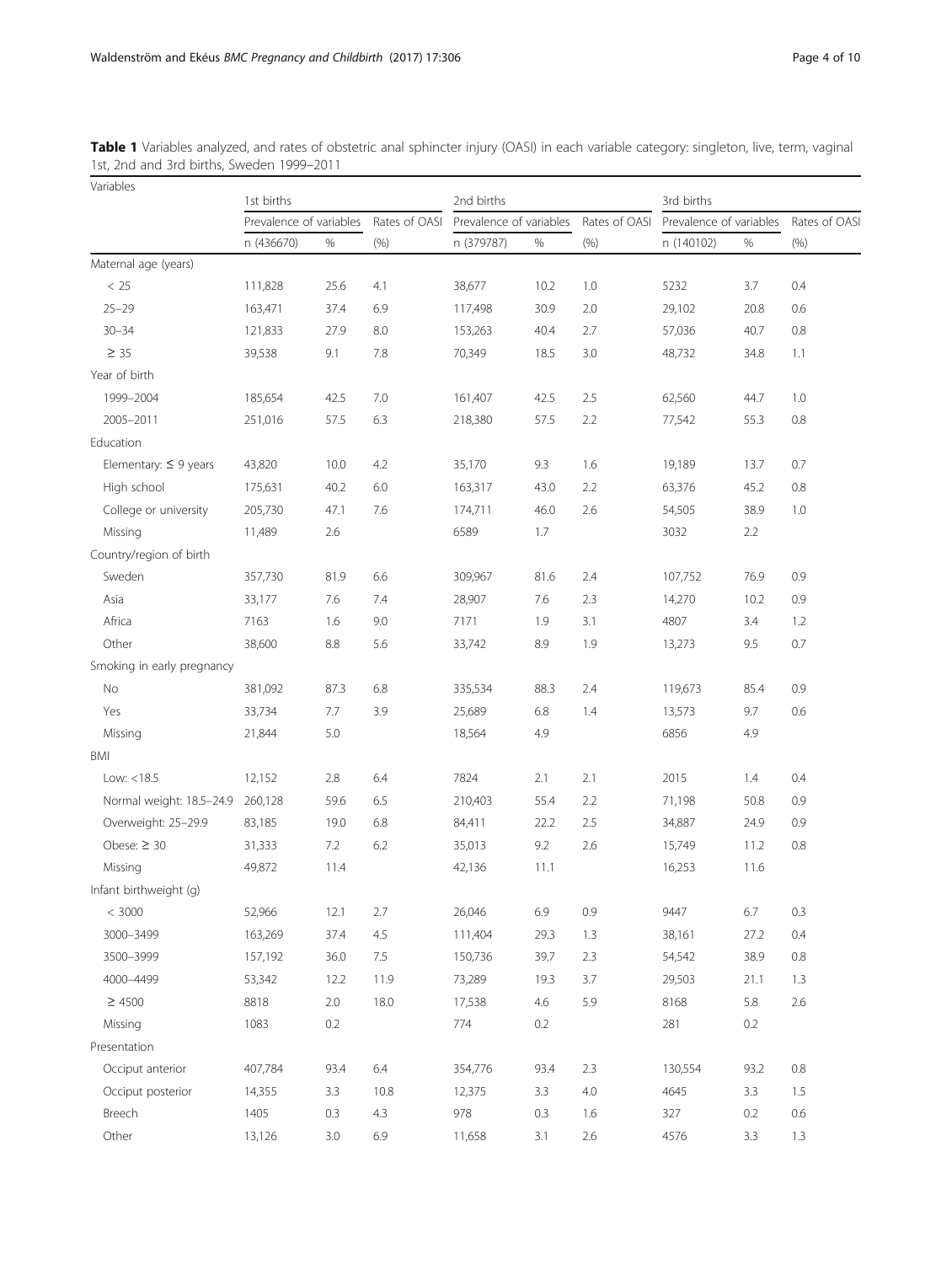|                                                       | Table 1 Variables analyzed, and rates of obstetric anal sphincter injury (OASI) in each variable category: singleton, live, term, vaginal |
|-------------------------------------------------------|-------------------------------------------------------------------------------------------------------------------------------------------|
| 1st, 2nd and 3rd births, Sweden 1999–2011 (Continued) |                                                                                                                                           |

| Diabetes                                  |         |         |      |         |         |       |         |         |         |
|-------------------------------------------|---------|---------|------|---------|---------|-------|---------|---------|---------|
| <b>No</b>                                 | 435,364 | 99.7    | 6.6  | 378,146 | 99.6    | 2.3   | 139,359 | 99.5    | 0.9     |
| Yes                                       | 1306    | $0.3\,$ | 8.7  | 1641    | 0.4     | $5.0$ | 743     | $0.5\,$ | 1.5     |
| Gestational diabetes                      |         |         |      |         |         |       |         |         |         |
| No                                        | 433,683 | 99.3    | 6.6  | 376,826 | 99.2    | 2.3   | 138,580 | 98.9    | 0.9     |
| Yes                                       | 2987    | 0.7     | 8.1  | 2961    | $0.8\,$ | 3.3   | 1522    | 1.1     | 1.0     |
| Pregestational hypertension               |         |         |      |         |         |       |         |         |         |
| No                                        | 434,666 | 99.5    | 6.6  | 377,874 | 99.5    | 2.3   | 139,239 | 99.4    | 0.9     |
| Yes                                       | 2004    | $0.5\,$ | 7.0  | 1913    | 0.5     | 2.1   | 863     | 0.6     | $0.9\,$ |
| Preeclampsia                              |         |         |      |         |         |       |         |         |         |
| $\rm No$                                  | 423,794 | 97.1    | 6.6  | 375,404 | 98.8    | 2.3   | 138,380 | 98.8    | 0.9     |
| Yes                                       | 12,876  | 2.9     | 6.2  | 4383    | 1.2     | 2.3   | 1722    | 1.2     | $0.9\,$ |
| Epidural analgesia                        |         |         |      |         |         |       |         |         |         |
| No                                        | 234,246 | 53.6    | 6.1  | 308,153 | 81.1    | 2.0   | 121,796 | 86.9    | $0.8\,$ |
| Yes                                       | 202,424 | 46.4    | 7.1  | 71,634  | 18.9    | 3.6   | 18,306  | 13.1    | 1.1     |
| Episiotomy                                |         |         |      |         |         |       |         |         |         |
| <b>No</b>                                 | 376,486 | 86.2    | 6.2  | 363,439 | 95.7    | 2.2   | 137,265 | 98.0    | 0.8     |
| Yes                                       | 60,184  | 13.8    | 8.6  | 16,348  | 4.3     | 5.6   | 2837    | 2.0     | 2.5     |
| Vacum extraction or forceps               |         |         |      |         |         |       |         |         |         |
| $\rm No$                                  | 362,249 | 83.0    | 5.0  | 364,529 | 96.0    | 2.0   | 136,860 | 97.7    | 0.8     |
| Yes                                       | 74,421  | 17.0    | 14.4 | 15,258  | $4.0\,$ | 10.6  | 3242    | 2.3     | 4.3     |
| Second births only                        |         |         |      |         |         |       |         |         |         |
| History of OASI in 1st pregnancy          |         |         |      |         |         |       |         |         |         |
| No                                        |         |         |      | 320,913 | 84.5    | 2.0   |         |         |         |
| Yes                                       |         |         |      | 16,531  | 4.4     | 7.3   |         |         |         |
| Missing                                   |         |         |      | 42,343  | 11.1    |       |         |         |         |
| History of cesarean section 1st pregnancy |         |         |      |         |         |       |         |         |         |
| No                                        |         |         |      | 312,869 | 82.4    | 1.6   |         |         |         |
| Yes                                       |         |         |      | 24,575  | $6.5\,$ | 10.3  |         |         |         |
| Missing                                   |         |         |      | 42,343  | 11.1    |       |         |         |         |
| Third births only                         |         |         |      |         |         |       |         |         |         |
| History of OASI in 2nd pregnancy          |         |         |      |         |         |       |         |         |         |
| No                                        |         |         |      |         |         |       | 121,980 | 87.1    | 0.7     |
| Yes                                       |         |         |      |         |         |       | 1688    | 1.2     | 7.6     |
| Missing                                   |         |         |      |         |         |       | 16,434  | 11.7    |         |
| History of cesarean section 2nd pregnancy |         |         |      |         |         |       |         |         |         |
| No                                        |         |         |      |         |         |       | 121,305 | 86.6    | $0.7\,$ |
| Yes                                       |         |         |      |         |         |       | 2363    | 1.7     | 2.4     |
| Missing                                   |         |         |      |         |         |       | 16,434  | 11.7    |         |

## **Discussion**

This study showed that the risk of OASI in live singleton vaginal births at term increased by maternal age in first, second and third births. The association between increasing maternal age and OASI is supported by studies

in which the age distribution is divided into four categories or more [[4, 12](#page-9-0)–[14, 16, 26\]](#page-9-0), whereas only two age categories may have concealed the effect [\[15](#page-9-0), [19](#page-9-0), [25](#page-9-0)]. The rates of OASI differed between first, second and third births, indicating that information about parity is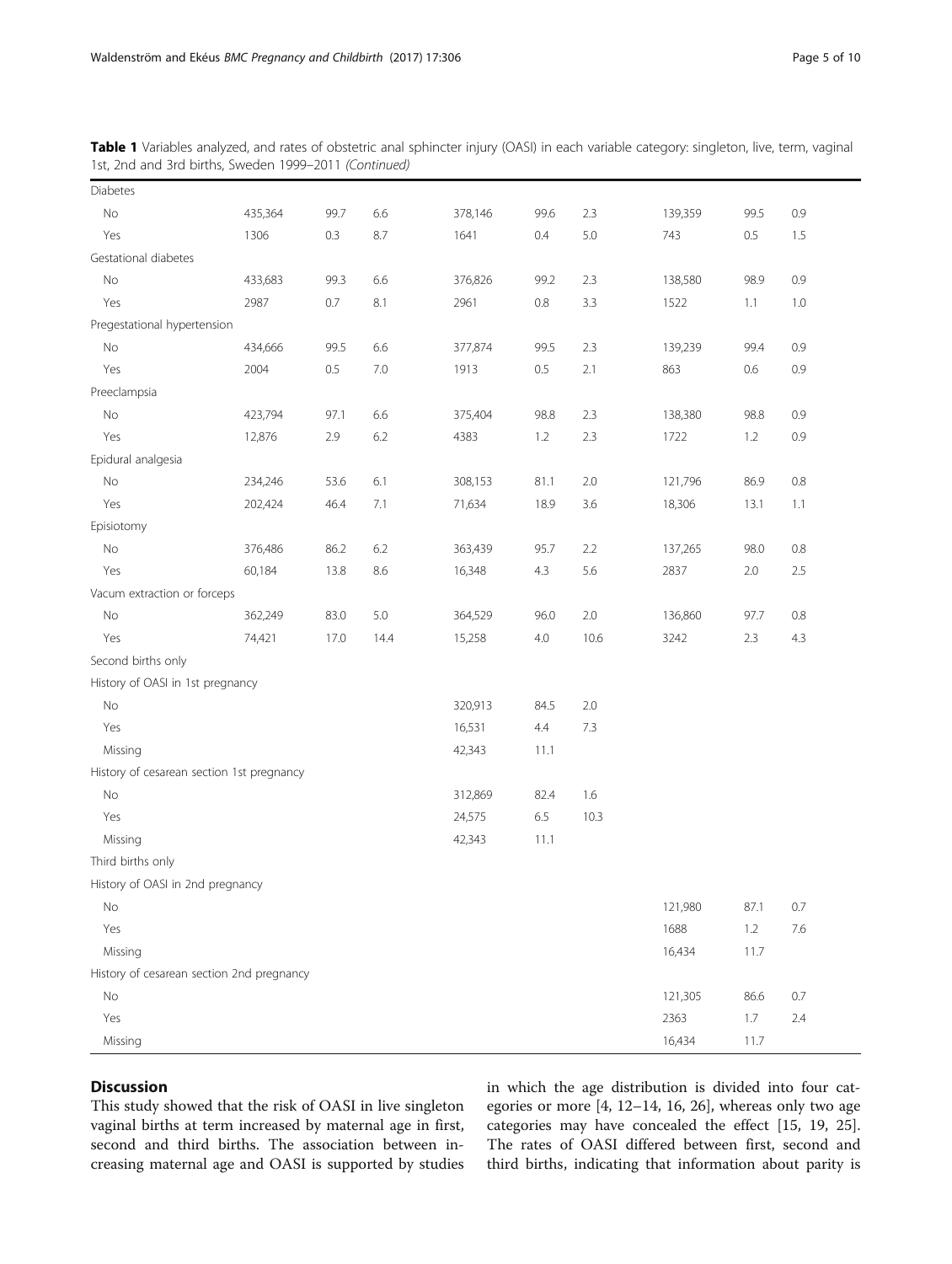<span id="page-5-0"></span>

| Table 2 Risk of OASI in first, second and third live, singleton, vaginal births at term<br>Variables |                     | Ist births <sup>1</sup> |                        |                     | 2nd births <sup>-</sup> |                     |                     | 3rd births <sup>2</sup> |                        |
|------------------------------------------------------------------------------------------------------|---------------------|-------------------------|------------------------|---------------------|-------------------------|---------------------|---------------------|-------------------------|------------------------|
|                                                                                                      | Model 1             | Model 2                 | Model 3                | Model 1             | Model 2                 | Model 3             | Model 1             | Model 2                 | Model 3                |
|                                                                                                      | $n = 436,670$       | $(n = 412,442)$         | $(n = 412,442)$        | $n = 379,787$       | $(n = 350,986)$         | $(n = 350,982)$     | $(n = 140, 102)$    | $(n = 128,668)$         | $(n = 128,668)$        |
|                                                                                                      | Adj OR (95% CI)     | Adj OR (95% CI)         | Adj OR (95% CI)        | Adj OR (95% CI)     | Adj OR (95% CI)         | Adj OR (95% CI)     | Adj OR (95% CI)     | Adj OR (95% CI)         | Adj OR (95% CI)        |
| Maternal age (years)                                                                                 |                     |                         |                        |                     |                         |                     |                     |                         |                        |
| $< 25$                                                                                               |                     |                         |                        |                     |                         |                     |                     |                         |                        |
| $25 - 29$                                                                                            | $1.75(1.69 - 1.82)$ | $1.66(1.59 - 1.72)$     | 1.56 (1.50-1.62)       | 2.05 (1.83-2.29)    | 1.78 (1.58-2.01)        | $1.73(1.53 - 1.95)$ | $1.29(0.83 - 1.99)$ | 1.09 (0.67-1.77)        | $1.07(0.66 - 1.73)$    |
| $30 - 34$                                                                                            | $2.05(1.98 - 2.13)$ | 1.94 (1.86-2.02)        | $1.74(1.67 - 1.81)$    | $2.84(2.55 - 3.16)$ | 2.30 (2.04-2.59)        | 2.18 (1.93-2.46)    | 1.90 (1.25-2.89)    | 1.60 (1.00-2.56)        | 1.51 $(0.94 - 2.42)$   |
| $\geq 35$                                                                                            | 2.01 (1.92-2.11)    | 1.95 (1.85-2.05)        | $1.64(1.56 - 1.73)$    | 3.18 (2.84-3.55)    | 2.54 (2.24-2.87)        | 2.32 (2.05-2.63)    | 2.64 (1.74-4.01)    | 2.16 (1.34-3.46)        | $1.97(1.23 - 3.16)$    |
| Year of delivery                                                                                     |                     |                         |                        |                     |                         |                     |                     |                         |                        |
| 1999-2004                                                                                            |                     |                         |                        |                     |                         |                     |                     |                         |                        |
| 2005-2011                                                                                            | $0.88(0.86 - 0.90)$ | 0.89 (0.87-0.91)        | $0.88$ $(0.86 - 0.90)$ | 0.88 (0.84-0.91)    | 0.85 (0.82-0.89)        | $0.85(0.81 - 0.89)$ | $0.77(0.68 - 0.86)$ | 0.79 (0.70-0.89)        | 0.80 (0.71-0.90)       |
| Education                                                                                            |                     |                         |                        |                     |                         |                     |                     |                         |                        |
| Elementary: 9 < years                                                                                |                     | 0.83 (0.78 - 0.87)      | 0.84 (0.79-0.89)       |                     | 0.92 (0.83-1.02)        | 0.92 (0.84-1.02)    |                     | 1.02 (0.83-1.26)        | 1.01 (0.82-1.25)       |
| High school                                                                                          |                     |                         |                        |                     |                         |                     |                     |                         |                        |
| College or university                                                                                |                     | $1.08(1.05 - 1.12)$     | $1.10(1.07 - 1.13)$    |                     | 1.01 (0.96-1.06)        | 1.03 (0.98-1.08)    |                     | $0.97$ $(0.85 - 1.11)$  | $0.97(0.85 - 1.11)$    |
| Country/Region of birth                                                                              |                     |                         |                        |                     |                         |                     |                     |                         |                        |
| Sweden                                                                                               |                     |                         |                        |                     |                         |                     |                     |                         |                        |
| Asia                                                                                                 |                     | $1.66$ $(1.58 - 1.74)$  | 1.58 (1.50-1.65)       |                     | 1.40 (1.28-1.54)        | 1.36 (1.24-1.49)    |                     | 1.43 (1.15-1.78)        | $1.40(1.13 - 1.74)$    |
| Africa                                                                                               |                     | 2.01 (1.85-2.20)        | 1.96 (1.79-2.14)       |                     | 1.76 (1.50-2.06)        | $1.71(1.45 - 2.00)$ |                     | 2.14 (1.58-2.88)        | 2.05 (1.52-2.77)       |
| Other                                                                                                |                     | 0.93 (0.89-0.97)        | 0.93 (0.88-0.97)       |                     | 0.95 (0.87-1.03)        | $0.95(0.87 - 1.04)$ |                     | $0.92(0.73 - 1.17)$     | $0.94$ $(0.74 - 1.18)$ |
| Smoking in early pregnancy                                                                           |                     |                         |                        |                     |                         |                     |                     |                         |                        |
| $\frac{1}{2}$                                                                                        |                     |                         |                        |                     |                         |                     |                     |                         |                        |
| Yes                                                                                                  |                     | 0.81 (0.76-0.86)        | 0.81 (0.76-0.86)       |                     | 0.88 (0.78-0.98)        | 0.87 (0.77-0.97)    |                     | $0.96$ $(0.75 - 1.22)$  | $0.93(0.73 - 1.18)$    |
| <b>BMI</b>                                                                                           |                     |                         |                        |                     |                         |                     |                     |                         |                        |
| Low: <18.5                                                                                           |                     | $1.23(1.14 - 1.33)$     | $1.22(1.13-1.31)$      |                     | 1.28 (1.08-1.52)        | $1.28(1.08-1.51)$   |                     | $0.71(0.35 - 1.43)$     | $0.71(0.35 - 1.44)$    |
| Normal weight: 18.5-24.9                                                                             |                     |                         |                        |                     |                         |                     |                     |                         |                        |
| Overweight: 25-29.9                                                                                  |                     | 0.96 (0.93-0.99)        | 0.95 (0.92-0.99)       |                     | 1.00 (0.94-1.05)        | 0.99 (0.94-1.05)    |                     | $0.92(0.80 - 1.06)$     | $0.92(0.80 - 1.06)$    |
| Obese: $\geq 30$                                                                                     |                     | 0.90 (0.85-0.94)        | 0.90 (0.86-0.95)       |                     | 0.96 (0.89-1.03)        | 0.96 (0.89-1.04)    |                     | 0.79 (0.65-0.97)        | 0.79 (0.64-0.97)       |
| Infant birthweight (g)                                                                               |                     |                         |                        |                     |                         |                     |                     |                         |                        |
| $< 3000$                                                                                             |                     |                         |                        |                     |                         |                     |                     |                         |                        |
| 3000-3499                                                                                            |                     | $1.70(1.61 - 1.81)$     | 1.69 (1.60-1.80)       |                     | 1.45 (1.25-1.67)        | $1.44(1.25 - 1.67)$ |                     | $1.02(0.68 - 1.53)$     | $1.02(0.68 - 1.54)$    |
| 3500-3999                                                                                            |                     | $2.98 (2.81 - 3.16)$    | 2.88 (2.72-3.05)       |                     | 2.53 (2.20-2.91)        | 2.50 (2.17-2.87)    |                     | 2.40 (1.64-3.51)        | $2.38(1.62 - 3.48)$    |
| 4000-4499                                                                                            |                     | 5.08 (4.78-5.40)        | 4.69 (4.41-4.98)       |                     | 4.25 (3.69-4.90)        | 4.09 (3.55-4.72)    |                     | 3.97 (2.70-5.83)        | 3.84 (2.61-5.65)       |
| $\geq 4500$                                                                                          |                     | 8.51 (7.86-9.20)        | 7.62 (7.04-8.25)       |                     | 7.39 (6.34-8.61)        | $7.01(6.01 - 8.17)$ |                     | 8.17 (5.48-12.16)       | 7.70 (5.16-11.49)      |
| Presentation                                                                                         |                     |                         |                        |                     |                         |                     |                     |                         |                        |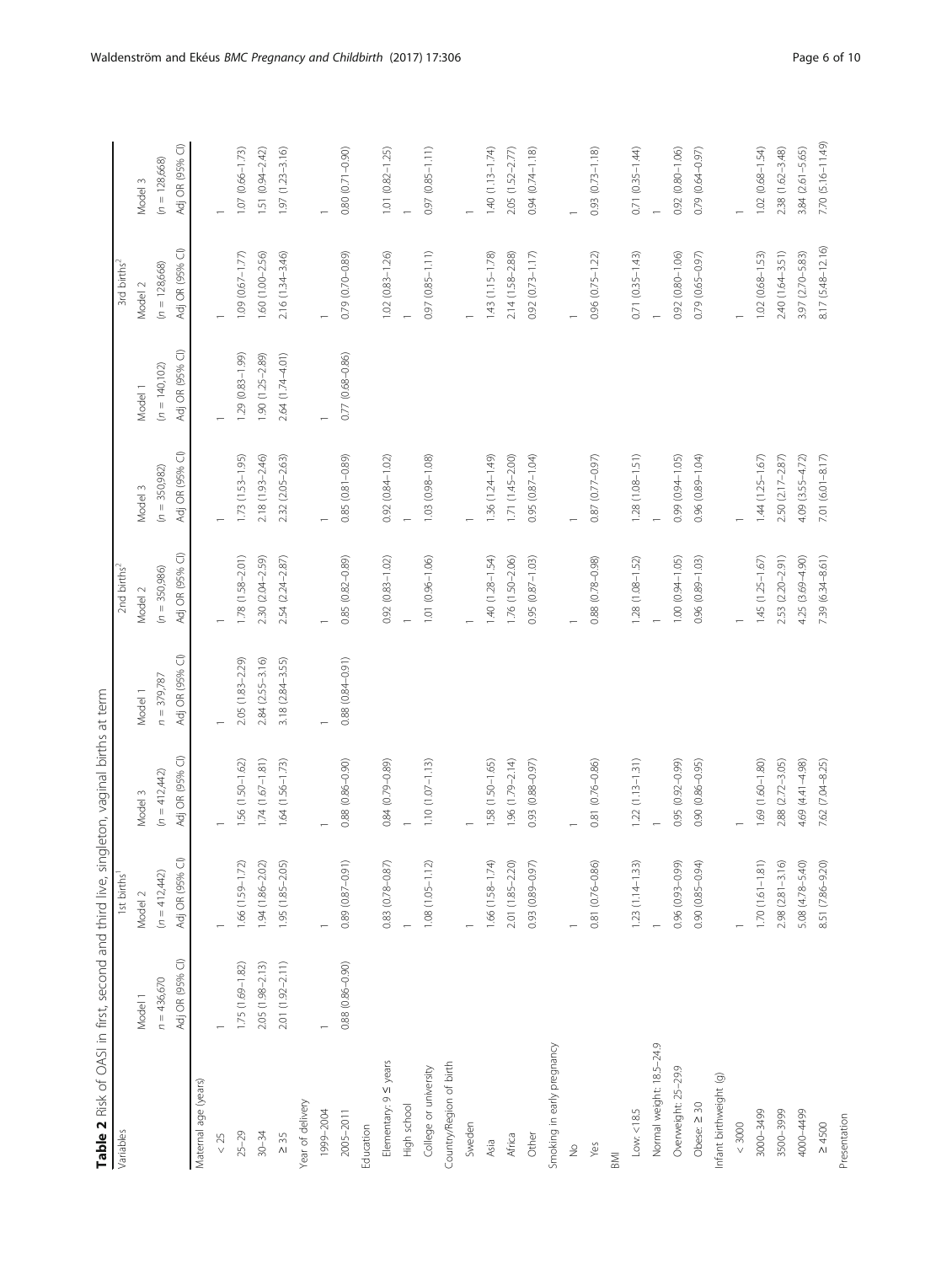| 1.89 (1.78-2.00)<br>0.87 (0.76-0.99)<br>1.11 (1.04-1.18)<br>History of cesarean section 1st pregnancy <sup>3</sup><br>History of OASI in 1st pregnancy <sup>3</sup><br>Occiput posterior<br>Occiput anterior<br>Breech<br>Other<br>Yes<br>Yes<br>$\stackrel{\circ}{\geq}$<br>$\stackrel{\circ}{\geq}$ | $1.43(1.35 - 1.51)$<br>$1.03(0.97 - 1.11)$<br>$1.06(0.93 - 1.22)$ | 1.92 (1.74-2.12)    | 1.59 (1.44-1.76)    | 2.00 (1.55-2.59)    |                     |
|-------------------------------------------------------------------------------------------------------------------------------------------------------------------------------------------------------------------------------------------------------------------------------------------------------|-------------------------------------------------------------------|---------------------|---------------------|---------------------|---------------------|
|                                                                                                                                                                                                                                                                                                       |                                                                   |                     |                     |                     | 1.58 (1.22-2.06)    |
|                                                                                                                                                                                                                                                                                                       |                                                                   | $1.20(0.72 - 2.02)$ | $1.26(0.75 - 2.12)$ | $1.34(0.33 - 5.40)$ | $1.34(0.33 - 5.42)$ |
|                                                                                                                                                                                                                                                                                                       |                                                                   | 1.24 (1.09-1.41)    | $1.22(1.07 - 1.38)$ | $1.72(1.30 - 2.28)$ | $1.70(1.29 - 2.25)$ |
|                                                                                                                                                                                                                                                                                                       |                                                                   |                     |                     |                     |                     |
|                                                                                                                                                                                                                                                                                                       |                                                                   |                     |                     |                     |                     |
|                                                                                                                                                                                                                                                                                                       |                                                                   | 4.38 (4.08-4.70)    | 4.38 (4.09-4.70)    |                     |                     |
|                                                                                                                                                                                                                                                                                                       |                                                                   |                     |                     |                     |                     |
|                                                                                                                                                                                                                                                                                                       |                                                                   |                     |                     |                     |                     |
|                                                                                                                                                                                                                                                                                                       |                                                                   | 7.14 (6.77-7.53)    | 5.46 (5.14-5.80)    |                     |                     |
| History of OASI in 2nd pregnancy <sup>4</sup>                                                                                                                                                                                                                                                         |                                                                   |                     |                     |                     |                     |
| $\frac{1}{2}$                                                                                                                                                                                                                                                                                         |                                                                   |                     |                     |                     |                     |
| Yes                                                                                                                                                                                                                                                                                                   |                                                                   |                     |                     | 8.92 (7.28-10.90)   | 8.62 (7.01-10.61)   |
| History of cesarean section 2nd pregnancy <sup>4</sup>                                                                                                                                                                                                                                                |                                                                   |                     |                     |                     |                     |
| $\stackrel{\circ}{\geq}$                                                                                                                                                                                                                                                                              |                                                                   |                     |                     |                     |                     |
| Yes                                                                                                                                                                                                                                                                                                   |                                                                   |                     |                     | 3.29 (2.45-4.41)    | 2.93 (2.18-3.95)    |
| <b>Diabetes</b>                                                                                                                                                                                                                                                                                       |                                                                   |                     |                     |                     |                     |
| $\frac{\circ}{\sim}$                                                                                                                                                                                                                                                                                  |                                                                   |                     |                     |                     |                     |
| Yes                                                                                                                                                                                                                                                                                                   | $0.98(0.79 - 1.21)$                                               |                     | $1.35(1.04 - 1.73)$ |                     | $0.98(0.48 - 2.02)$ |
| Epidural analgesia                                                                                                                                                                                                                                                                                    |                                                                   |                     |                     |                     |                     |
| $\frac{\circ}{\sim}$                                                                                                                                                                                                                                                                                  |                                                                   |                     |                     |                     |                     |
| Yes                                                                                                                                                                                                                                                                                                   | 0.93 (0.90-0.95)                                                  |                     | $1.09(1.03 - 1.15)$ |                     | $1.10(0.93 - 1.29)$ |
| Episiotomy                                                                                                                                                                                                                                                                                            |                                                                   |                     |                     |                     |                     |
| $\stackrel{\circ}{\geq}$                                                                                                                                                                                                                                                                              |                                                                   |                     |                     |                     |                     |
| Yes                                                                                                                                                                                                                                                                                                   | 0.89 (0.87-0.92)                                                  |                     | $1.04(0.96 - 1.13)$ |                     | $1.34(1.01 - 1.77)$ |
| Vacuum extraction or forceps                                                                                                                                                                                                                                                                          |                                                                   |                     |                     |                     |                     |
| $\stackrel{\circ}{\geq}$                                                                                                                                                                                                                                                                              |                                                                   |                     |                     |                     |                     |
| Yes                                                                                                                                                                                                                                                                                                   | 2.87 (2.80-2.95)                                                  |                     | 2.82 (2.63-3.02)    |                     | 4.07 (3.33-4.99)    |

2Multiple imputation of missing values in BMI, OASI in previous birth, and cesarean section in previous birth

3Only second births 4Only third births

<sup>2</sup>Multiple imputation of missing values in BMI, OASI in previous birth, and cesarean section in previous birth<br><sup>3</sup>Only second births<br>The following factors included in Model 3 were not statistically significant in any of t The following factors included in Model 3 were not statistically significant in any of the three parity groups, and are not shown in the table: pregestational hypertension, gestational diabetes and preeclampsia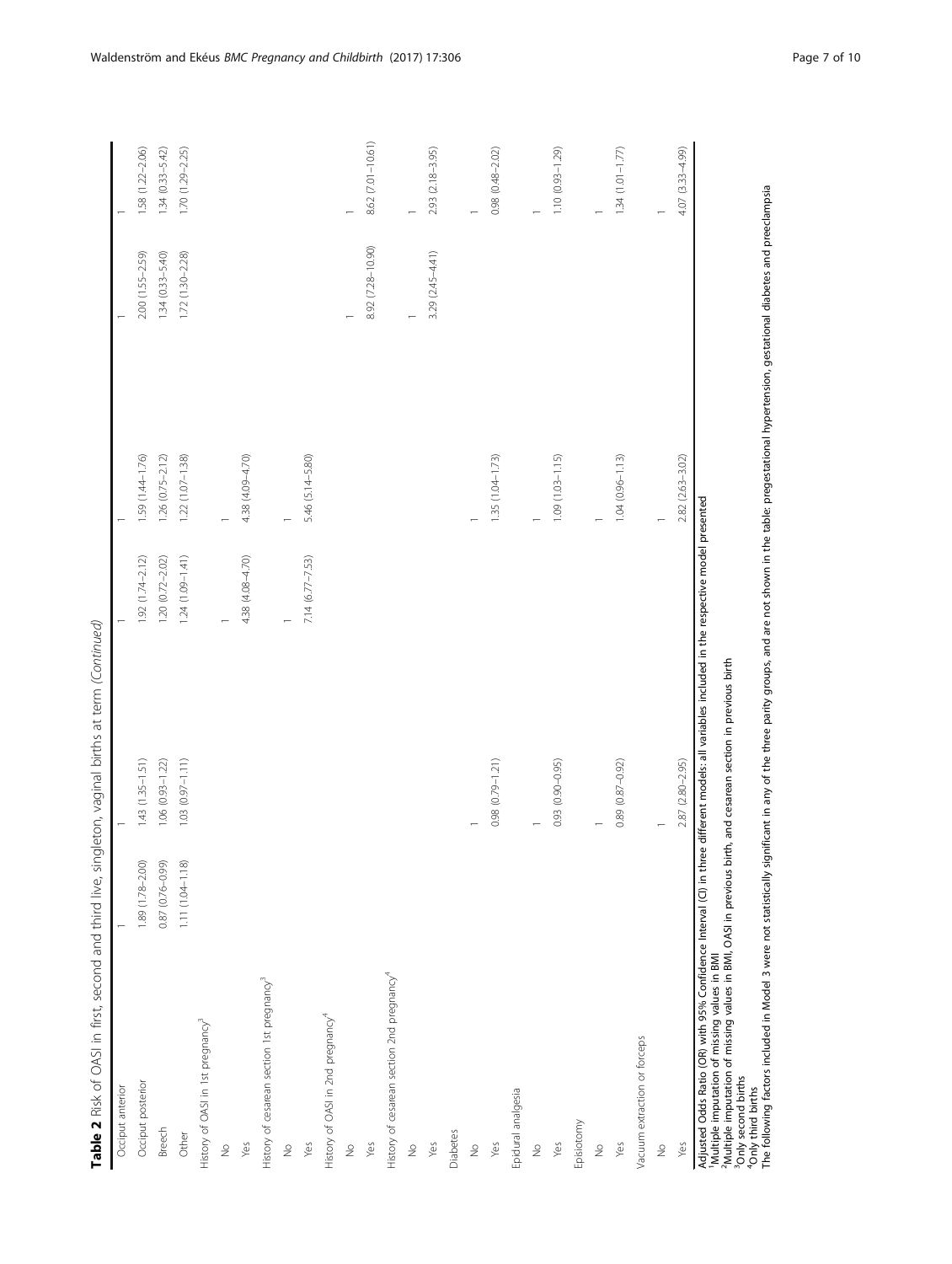<span id="page-7-0"></span>

important, not only when comparing incidences of OASI in different settings, but also when discussing the effect of maternal age in individual cases. Even though the aged-related risk of OASI was approximately doubled at age 30 and older in both first and second births, compared with the respective reference group aged <25 years, the proportion of women who experienced an OASI was greater in first births due to the higher prevalence at baseline  $(4.1\%$  and  $1.0\%$  at age  $\lt$  25 years in first and second births respectively, Table [1\)](#page-3-0).

We further explored the finding that risk of OASI at age 35 and older in first births did not continue to increase but was the same as in the previous age category (Fig. 1). Several other studies have reported that the risk of OASI in first births did not increase in the oldest women, mostly defined as 40 years and older [[4, 14, 18](#page-9-0), [26\]](#page-9-0). We speculate that one explanation could be that the oldest nulliparae who had a vaginal birth were more low-risk, compared with the oldest women having their second or third vaginal birth, because many having a first birth in this age category were delivered by cesarean section (CS rates at age  $\geq$  35 years were 30% in 1st births, 21% in 2nd births, and 17% in 3rd births). Infant birthweight of ≥4000 g was a strong risk factor for OASI, and this factor was less prevalent in the oldest nulliparae with a vaginal birth compared with those delivered by CS (birth weight  $\geq 4000$  g in vaginal birth versus CS at age  $\geq$  35: 1st births 14% vs. 23%; 2nd births 24% vs. 24%; 3rd births 27% vs. 20%). Although analyses were adjusted for infant birthweight, this outcome could have been associated with other unmeasured confounding, such as prolonged labour.

In third births, the age-related risk of OASI commenced at higher age than in first and second births, and we cannot exclude that this finding was also related to unmeasured confounding. The reference group, with which all other age groups were compared, included only 3.7% of third births, and constituted a very selected group of women with high rates of low education, non-Swedish background, smoking and high BMI. This selection of women may be explained by the fact that having a third child before the age of 25 years is uncommon in Sweden where two children has long been the norm [[33](#page-9-0), [34\]](#page-9-0). However, since the end of the 1990s it has become more popular to have a third child, and this trend has primarily involved highly educated women and high income earners [\[35](#page-9-0)]. Consequently, third births included a more heterogeneous group of women in terms of socioeconomic background and lifestyle, both factors associated with OASI.

The physiological mechanism explaining why rates of OASI are much lower in multiparous than primiparous women may primarily be related to more resilient anatomical structures, after having been stretched during the first birth. The selection of women who have more than one child may also be a consideration, since OASI in the first birth may be a reason for not having more children. This makes multiparous women more low risk in relation to OASI, which was illustrated in the present study with a history of OASI being least common in third births.

The physiological mechanisms explaining the independent effect of maternal age on the risk of OASI seem more complex. Although we know that ageing occurs in all of the body's cells, tissues and organs from an early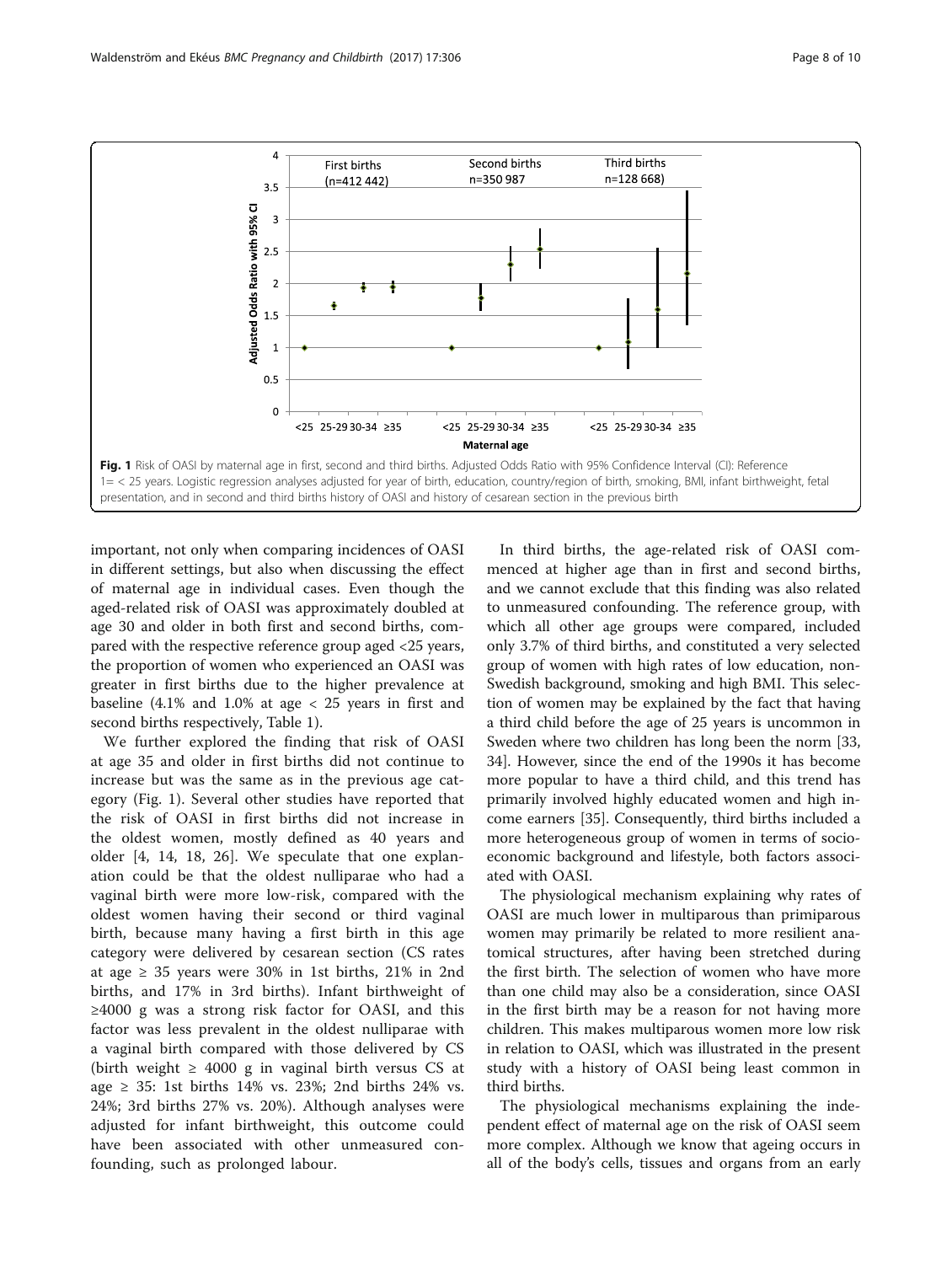<span id="page-8-0"></span>age, the physiological effect of ageing on the connective and muscular tissues in the perineal region during childbirth is poorly researched. One effect of ageing which could possibly affect blood circulation in the perineum is the early onset of sclerotic lesions [[36](#page-9-0)]. Of all the measures taken to reduce rates of OASI, such as manual support to reduce pressure on the perineum [[37](#page-9-0), [38\]](#page-9-0), injection of hyaluronidase to affect perineal connective tissue [[39](#page-9-0), [40\]](#page-9-0), application of oil [[41](#page-9-0)] and antenatal massage [[42, 43\]](#page-9-0) to increase elasticity in the perineum, only application of warm packs to increase blood circulation in the perineum [[44\]](#page-9-0) has been effective. Whether perineal warm packs are more effective at advanced age has not, however, been investigated. Our finding that smoking decreased the risk of OASI was confusing, considering that smoking has been described as an ageing accelerator, which exhausts cellular defense and repair functions [[45\]](#page-9-0). Norwegian [\[8](#page-9-0)] and Finnish [[18\]](#page-9-0) cohort studies have also reported a lower risk of OASI in smokers, and Räisänen and colleagues suggested that "smoking may interfere with collagen synthesis and connective tissue properties, and thus modify the OASI risk by an, as yet, unknown mechanism." (page7).

This study shows that giving birth for the first time at a young age could reduce the risk of OASI, with maternal age under 25 years being most optimal. However, to change the current trend in modern societies of parenthood often starting after the age of 30, is probably not the most effective or feasible way of achieving a reduction in the incidence of OASI at a population level. The most important step is to decrease the adverse effects of OASI by effective diagnosis, followed by effective treatment. Faltin and colleagues [\[46](#page-9-0)] showed in a randomized controlled trial of primiparous women without a clinically evident anal sphincter tear that endoanal ultrasound examination of the perineum after childbirth increased the detection rate of OASI to 5.6%, and that immediate repair decreased the risk of severe fecal incontinence 3 months after birth from 8.7% in the control group to 3.3% in the intervention group. A systematic review of seven observational studies reported a reduction of OASI after the introduction of a manual support technique originating from Finland [[24](#page-9-0)]. The level of evidence in the included studies was, however, too low to recommend implementation in clinical settings.

The strengths of this study include the high quality of data in the Swedish Medical Birth Register, with a low percentage of missing cases (<2%), and the possibility of taking important confounding factors into account. Including history of OASI and cesarean section in the analyses of second and third births was particularly important considering the strong associations between these variables and OASI. Still, residual confounding may be a problem, and information was not available on

important confounders, such as length of second stage labour, inter-delivery interval and female genital mutilation. Another limitation was that the proportion of missing values was relatively high in relation to BMI and history of OASI and cesarean section. The missing values in these variables were assumed to be close to random which justified multiple imputation. The findings presented in this study differed little from those obtained by complete case analyses, and none of the conclusions was altered.

### Conclusions

Our study suggests that advanced maternal age is an independent risk factor for OASI irrespective of parity. When discussing young people's life plans, this information could be added to other information about the potential risks associated with postponing parenthood to age 30 and later. For the clinician who assists women during labour, increased attention should be paid to older women, especially nulliparae, in order to ascertain the status of the perineum and optimise prompt treatment when OASI is diagnosed.

## Additional file

[Additional file 1: Table S1](dx.doi.org/10.1186/s12884-017-1473-7) Risk of OASI in first, second and third vaginal births at term with a live singleton fetus. Comparisons between complete case analyses and analyses based on imputed data as in Table [2](#page-5-0) Model 2. (XLSX 16 kb)

#### Acknowledgements

The authors thank all the women, midwives and obstetricians who provided data for this study by completing the antenatal, intrapartum and postpartum records on which the Swedish National Medical Birth Register is based.

#### Funding

No extra external funding was sought for this study. It was undertaken within the remit of our academic appointments.

#### Availability of data and materials

Access to the data in this study is regulated by regulations of The National Board of Health and Welfare in Sweden as indicated below.

#### Authors' contributions

UW (guarantor of the manuscript) initiated the study, conducted the analyses and wrote the first draft of the paper. CE contributed to the concept and design of the study, interpretation of data, and revision of the manuscript. The authors approved the final version of the manuscript, and agreed to be accountable for all aspects of the work in ensuring that questions related to accuracy or integrity of any part of the work are appropriately investigated and resolved.

#### Ethics approval and consent to participate

The study was approved by the Regional Ethics Review Board in Stockholm, Stockholm (2013/731–31/1). This is a register study based on data from the Swedish Medical Birth Register (MBR). The National Board of Health and Welfare in Sweden, which is responsible for the MBR, assesses the researchers' application after ethical approval has been obtained from the Regional Ethics Review Board, and then delivers the anonymous data to the researchers.